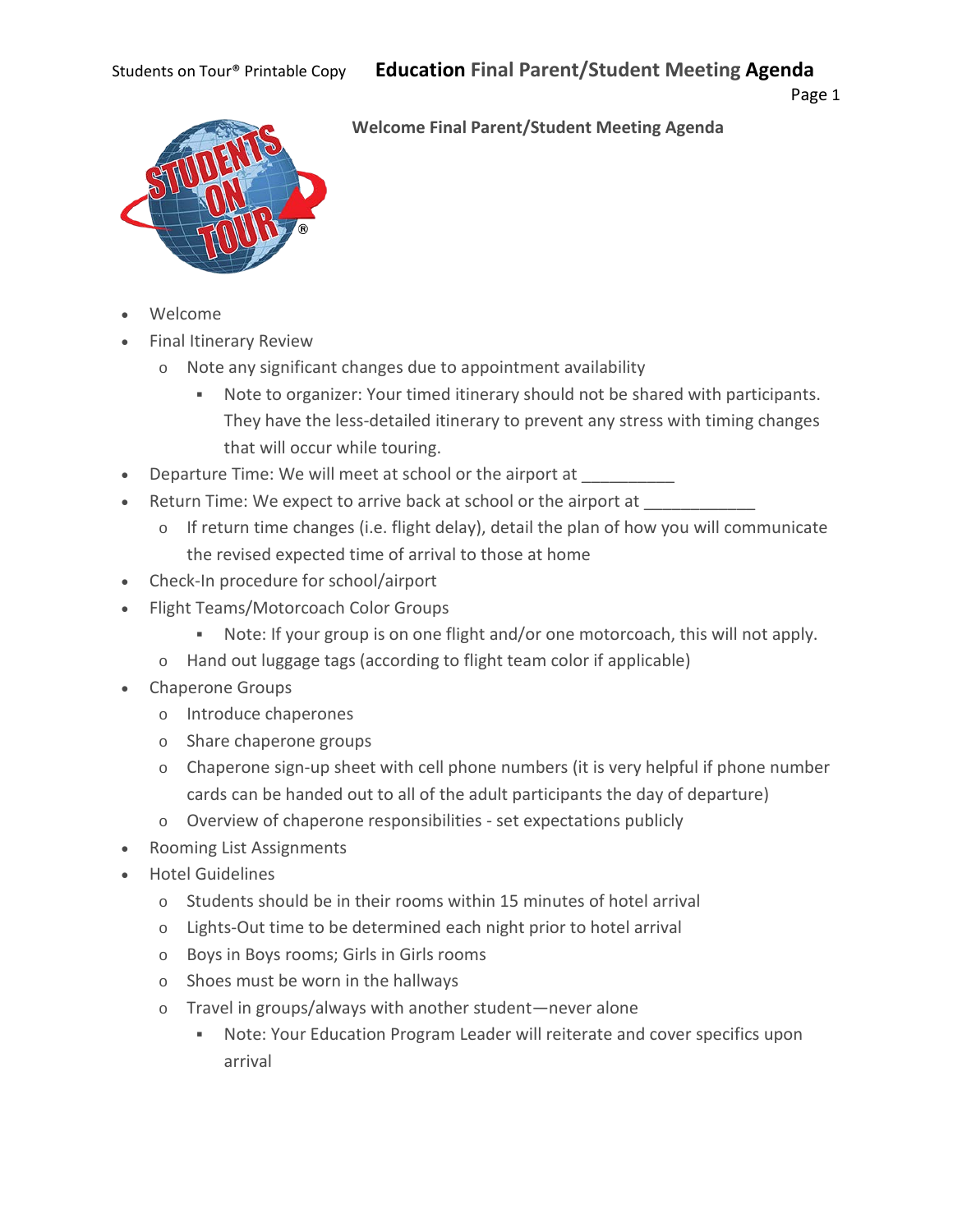- Motorcoach Guidelines
	- o Carry-on bag/backpack
	- o Food/drink: water only—no food while on the motorcoach. Coffee allowed for adults at the organizers discretion
	- o No gum—pretty much anywhere while on the Education Program
	- $\circ$  Coaches are equipped with a restroom, although we try to stop often to help limit the need for the restroom on board
	- o Must remain seated while the coach is in motion
	- o Be respectful to the driver by keeping the noise level in check and the motorcoach clean
	- $\circ$  If you are prone to motion sickness, please let the teacher know. You may need to sit toward the front of the coach
- Electronic Guidelines (Phones, I-Pads, etc...) It is wise to SET EXPECTATIONS NOW.
	- o What electronics are allowed?
	- o When can the electronics be used?
- Luggage
	- o There may be a fee for checked airline luggage (check with your Consultant to be sure)
	- o One suitcase, 50 lbs. or less, to be placed in the motorcoach luggage compartment. The airlines charge additional fees if the piece of luggage is more than 50 lbs.
	- o One carry-on bag/backpack to bring on the motorcoach
		- Groups that are flying: Remember that you are allowed 1 quart-size bag for any liquids in 3 oz containers or less in your carry-on bag.
	- o Packing tips
	- o Rain gear: ponchos/umbrellas/hats
	- o Layers for fluctuating weather
	- o Sunscreen
	- o Comfortable shoes—lots of walking! (Start walking now to prepare!)
- Students on Tour ID Badges and Lanyards
	- o Each participant will be issued a badge and lanyard the day of departure
	- o Badges need to be worn each day
	- o Emergency Students on Tour phone number listed on the badge
- Dress Code
	- o School dress code may be applicable
	- o Arlington Wreath Laying Ceremony special guidelines
	- o Broadway—school will determine whether participants should bring formal or casual attire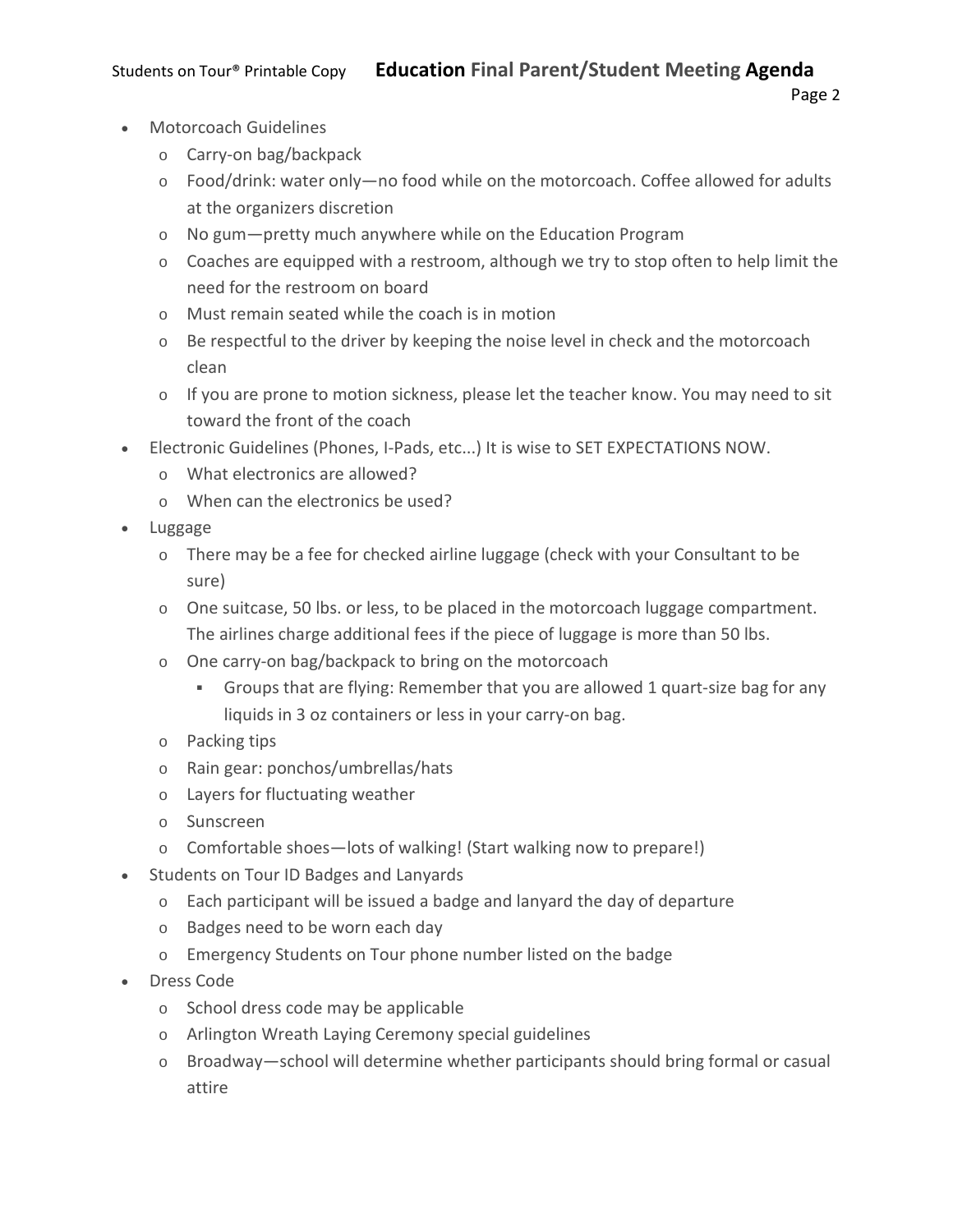- Souvenirs
	- o Contraband" include: inappropriate t-shirts, snap caps, fireworks of any kind, handcuffs, whoopie cushions, toy guns, laser pens, and switchblade combs
- Assignments While on the Tour
	- o Teacher may require completion of daily assignments/journal etc.
- Medical Needs
	- o Notify teacher of any medical needs
	- o Explain school policy regarding student medications
	- $\circ$  An inhaler must be a prescription to be allowed into government buildings
- Emergency Contact Information
	- o Hotel and contact numbers to parents
	- o Parents can call the Students on Tour hotline: 800-286-8732 to connect with a child in the case of an emergency
- Budget
	- o Suggest \$10-\$15/day to cover lunches
	- o Additional souvenir/spending money
- Question/Answer Time

The Education Program Expectations

We hope that your time together with your students is a time of fun, learning, and growth. You have worked hard to get this program off the ground. We trust you will be able to relax and enjoy the fruit of your hard work.

Our Education Program Leaders will work with you on the program to accomplish the goals we both have in mind. We want your Education Program to accent the work you have done in the classroom.

During the program, there are just a few things we would like to ask for you to keep in mind.

### AT THE AIRPORT

- It is important for groups to arrive two hours prior to the flight departure time. Please make sure your group is aware of TSA travel and security regulations [\(www.tsa.gov\)](http://www.tsa.gov/). Also make sure that members in your group are aware of the luggage weight allowance and are prepared to pay their checked baggage fees. Any overweight luggage is subject to additional fees. Check your specific airline's website to review their policies, as all airlines are different.
- Each passenger over 18 is required to have a government-issued ID available for check-in.
- Encourage your participants to be polite, to be ready for security checks, to be respectful on the plane, and to remain in their seats during the flight.